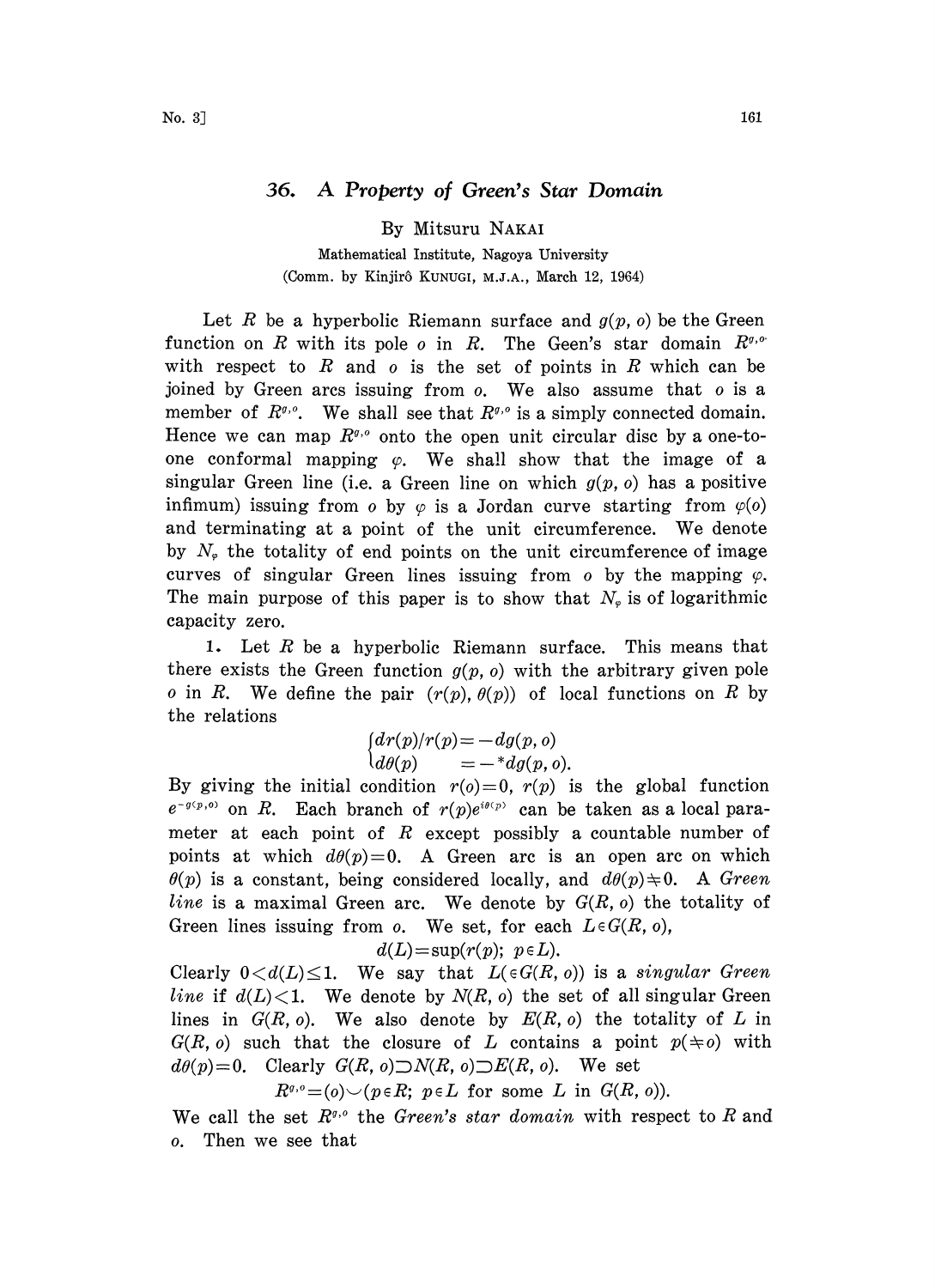LEMMA 1. The Green's star domain  $R^{q,0}$  is a simply connected domain.

Proof. Let q be a point in  $R^{q,0}$ . Then there exists one and only one L in  $G(R, o)$  with  $q \in L$ . We denote by  $L(q)$  the half closed only one L in  $G(R, o)$  with  $q \in L$ . We denote by  $L(q)$  the half closed subarc of L joining o and q. Since each branch of  $r(p)e^{i\theta(p)}$  is a local parameter at each point of  $L(q) \setminus (o)$  and  $\theta(p)$  is a constant on  $L(q)$ , we can find a simply connected domain G containing  $L(q)$  $\smile$ (o) such that  $r(p)e^{i\theta(p)}$  is one-valued and univalent in G. We take a branch  $\phi$  of re<sup>*i*(p)</sup> such that  $arg(\phi(p))=0$  on  $L(q)$ . Then G contains a sectorial domain  $S_q = \phi^{-1}(re^{i\theta}; 0 < r < \rho, -\varepsilon < \theta < \varepsilon)$  ( $\rho > r(q), \varepsilon > 0$ ). Since  $\phi^{-1}(re^{i\theta}; 0 < r < \rho, \theta = \eta)$  ( $-\varepsilon < \eta < \varepsilon$ ) is a Green arc issuing from o,  $S_a$  is contained in  $R^{q,q}$ . Hence we see that

(1) for any  $L(q)$ , there exists a sectorial domain  $S_q$  such that  $L(q)\subset S_q\subset R^{q,q}.$ 

From this, we see that  $R^{\sigma,\sigma}$  is an open set. As each point q in  $R^{\sigma,\sigma}$ can be joined by the arc  $L(q) \setminus (o)$  with o in  $R^{q,\circ}$ , so  $R^{q,\circ}$  is connected. Hence  $R^{g,\circ}$  is a domain. Next we show that  $R^{g,\circ}$  is simply connected. Let J be a closed Jordan curve in  $R^{\sigma,\sigma}$  and  $p=p(t)$  ( $0 \le t \le 1$ ) is a continuous representation of J. For each  $\tau(0 \leq \tau \leq 1)$ , we denote by  $p(t, \tau)$  the point on  $L(p(t))\setminus (0)$  such that  $r(p(t, \tau))$ :  $r(p(t))=1-\tau$ : 1. Then from (1), it is easy to see that  $J_z$ :  $p=p(t, \tau)(0 \le t \le 1)$  is a closed Jordan curve in  $R^{g,\circ}$ . Moreover, by using (1),  $p(t, \tau)$  is seen to be a continuous mapping of  $(0 \le t \le 1) \times (0 \le \tau \le 1)$  into  $R^{\mathfrak{g},\mathfrak{g}}$ . Since  $p(t, 0)=p(t)$  and  $p(t, 1)=0$ ,  $J<sub>z</sub>$  ( $0 \leq \tau \leq 1$ ) is a continuous deformation  $p(t, 0) = p(t)$  and  $p(t, 1) = 0$ ,  $\sigma_t$ ,  $(0 \le t \le 1)$  is a continuous deformation<br>of J to the one point *o* in  $R^{\sigma, o}$ . Thus  $R^{\sigma, o}$  is simply connected. Q.E.D.

LEMMA 2. Let  $\varphi$  be a one-to-one conformal mapping of  $R^{q,\sigma}$ onto the open unit circular disc  $U: |z| < 1$  and  $L_{\varphi} = \varphi(L)$  for L in  $G(R, o)$ . Then  $L_{\varphi}$  is a Jordan arc in U starting from  $\varphi(o)$  and terminating at a point of the unit circumference  $C:|z|=1$ .

*Proof.* Let  $\phi$  be a branch of  $r(p)e^{i\theta(p)}$  on  $R^{\theta,0}$ . Then  $\phi$  is a one-valued analytic function in  $R^{q,\theta}$  and

$$
\alpha_L\!=\!\lim_{p\in L,r(p)\nearrow d\in L)}\!\phi(p)
$$

exists for any L in  $G(R, o)$ . It is clear that  $L_{\varphi}$  is a Jordan arc in U and  $L\setminus C\neq\phi$ . Contrary to the assertion, assume that  $L\setminus C$  is not one point. Then applying Theorem of Koebe-Gross (see p. 5 in Noshiro's book [3]) to the function  $\phi(\varphi^{-1}(z))$ , we conclude that  $\phi(\varphi^{-1}(z))$  is identically  $\alpha_L$  in U, which is a contradiction. Q.E.D.

2. As before, let  $\varphi$  be a one-to-one conformal mapping of  $R^{\varphi,\circ}$ onto U: $|z|$ <1. We denote by  $z<sub>L</sub>$  the point on  $C:|z|=1$  at which  $L_{\varphi} = \varphi(L)$  ( $L \in G(R, o)$ ) terminates. We set

$$
N_{\varphi} = (z_L; L \in N(R, o)).
$$

Similarly we set  $E_{\varphi} = (z_{\mathcal{L}}; L \in E(R, o)).$  Clearly  $E_{\varphi}$  is contained in  $N_{\varphi}$ . Now we state our main result.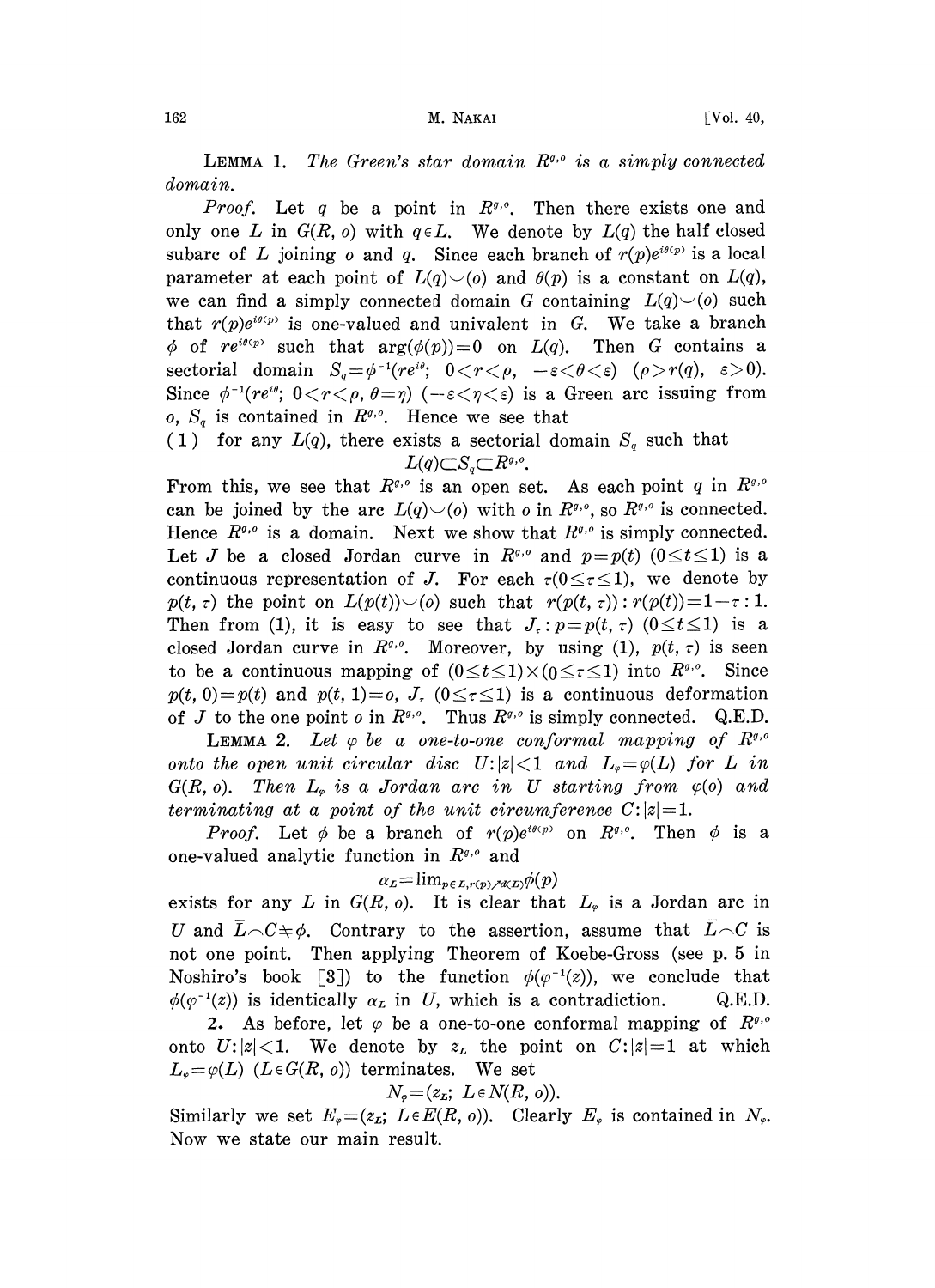**THEOREM 1.** The outer logarithmic capacity of  $N_e$  is zero.

*Proof.* Let  $(R_n)_{n=1}^{\infty}$  be a normal exhaustion of R with  $o \in R_1$ . For each positive number a, we set  $V(a, n) = (R-R_n) \cap (p \in R; g(p, o) \ge a)$ . We say that a is admissible if  $V(a, n) \neq \emptyset$  for all positive integers n. Then there exists a positive harmonic function  $u(p)$  on R such that ( 2 )  $\lim_{n\to\infty} \inf_{p\in V(a,n)} u(p) = \infty$ 

for any admissible positive number a and  
\n(3) 
$$
D_R(\min(u(p), c)) = \iint_{R} |\operatorname{grad} \min(u(p(z)), c)|^2 dx dy \leq 2\pi c
$$

for any positive number c, where  $u(p(z))$  is a local representation of  $u(p)$  by the local parameter  $z=x+iy$ . For the existence of such a function  $u(p)$ , see Nakai [2].

Let  $v=u\circ\varphi^{-1}$  in  $U:|z|<1$  and  $v^*$  be a conjugate harmonic func-<br>of v in U. Then tion of  $v$  in  $U$ . Then

$$
f(z) = 1/(v(z) + iv^*(z))
$$

is an analytic function in  $U$  with strictly positive real part in  $U$ . Let L be in  $N(R, 0)-E(R, 0)$ . Then  $L\cap (R-R_n)\subset V(-\log d(L), n)$ . Hence by (2),  $u(p)$  has the asymptotic value  $\infty$  along L. Thus  $v(z)$ has the asymptotic value  $\infty$  along  $L_{\varphi}$  and so  $f(z)$  has the asymptotic value 0 along  $L_{\varphi}$ . Since Re $[f(z)]>0$  in U, by Theorem of Lindelöf-Iversen-Gross (see p. 5 in Noshiro's book [3), we get that

(4) f(z) has the angular limit 0 at each point  $e^{i\theta}$  in  $N_{\varphi}-E_{\varphi}$ .

Let  $\Phi$  be the Riemann covering surface of the w-plane generated by  $w=f(z)$  and  $s(\rho)$  denote the spherical area of the part of  $\Phi$  above  $|w| < \rho$ . Put  $\Delta(\rho) = (z \in U; |f(z)| < \rho)$  and  $\Delta_n = \Delta(\rho/2^n) - \Delta(\rho/2^{n+1})$ . Then,<br>since  $|v(z)| \leq 1/|f(z)| \leq 2^{n+1}/\rho$ since

$$
|v(z)|\!\leq\! 1/|f(z)|\!\leq\! 2^{n+1}/\rho
$$

on  $\Lambda_n$ , by using (3), we get

ff ]f'(z)12 s(p/2n)--s(p/2n/ ) z\_rei (1 --If(z) ]) rdrdO, An \_\_ff Igrad v(z)llf(z)l . (l+lf(z)12) .rgrgo <\_ \_ (p/2)D(min(u(p(z)), 2//p)) (p/2')2(2 /p) 4(p/8).

Hence we get that

that  
\n
$$
s(\rho) = \sum_{n=0}^{\infty} (s(\rho/2^n) - s(\rho/2^{n+1})) \leq 4\pi \sum_{n=0}^{\infty} \rho^3/8^n,
$$

that is

( 5 )  $s(\rho) \le 5\pi \rho^3$  (  $\rho > 0$ ).

On the other hand, we denote by  $a(\rho)$  the spherical area of the part of  $\Phi$  above  $|w| \ge \rho$ . We put  $\mathbf{F}(\rho) = (z \in U; |f(z)| \ge \rho)$ . Since  $|v(z)| \leq 1/|f(z)| \leq 1/\rho$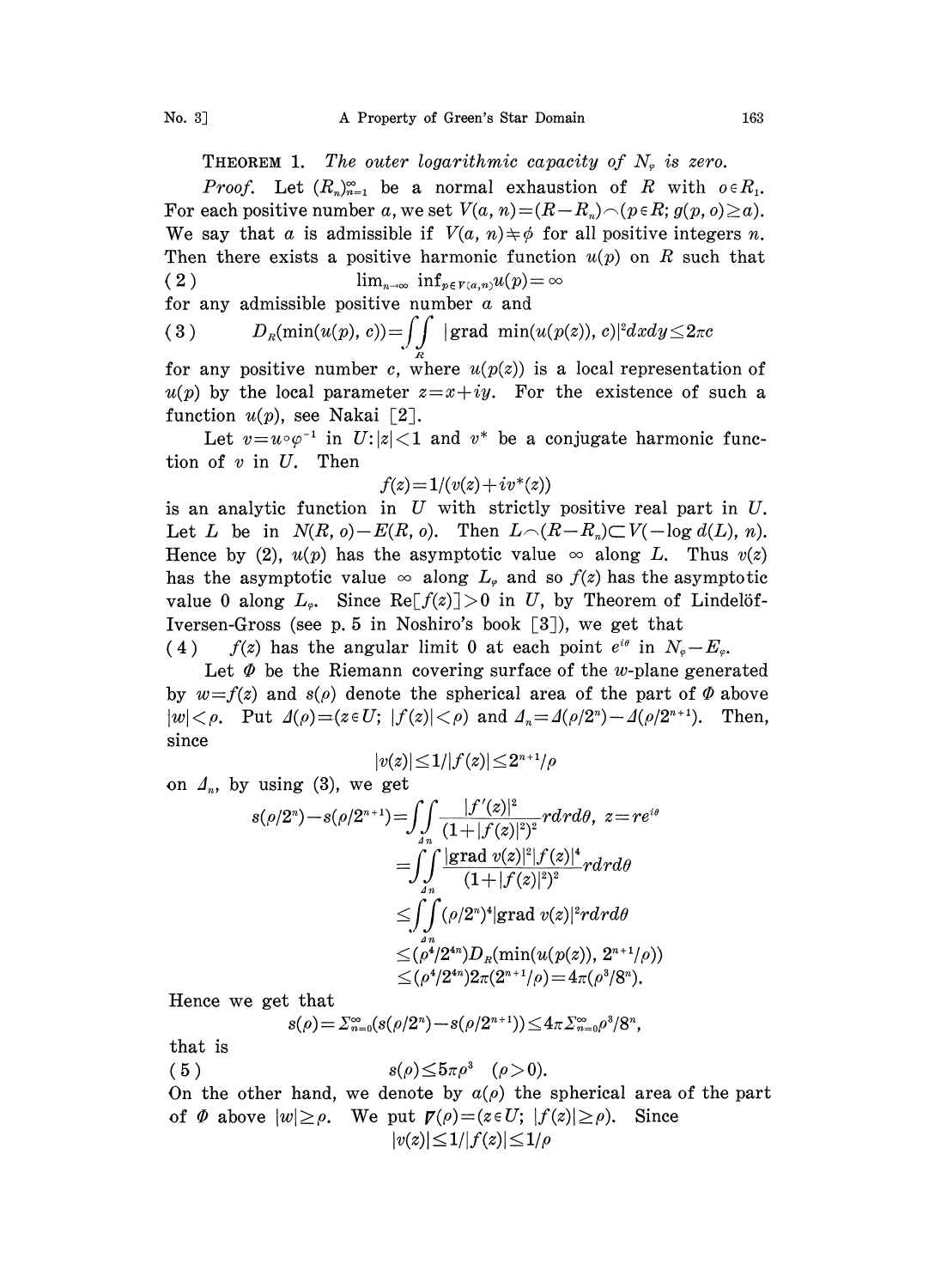on  $\Gamma(\rho)$ , similarly as above, we get

$$
\begin{aligned} a(\rho) =& \int\limits_{r(\rho)} \frac{|f'(z)|^2}{(1+|f(z)|^2)^2} r dr d\theta, \ z = r e^{i\theta} \\ =& \int\limits_{r(\rho)} \frac{|\text{grad } v(z)|^2 |f(z)|^4}{(1+|f(z)|^2)^2} r dr d\theta \\ \leq & \int\limits_{r(\rho)} |\text{grad } v(z)|^2 r dr d\theta \\ \leq & D(\min(u(p), 1/\rho) \leq & 2\pi/\rho. \end{aligned}
$$

From this and (5), it follows that

(6) the spherical area of  $\Phi$  is finite.

It also follows from (5) that

$$
\text{lim inf}_{\rho \to 0} s(\rho) / \pi \rho^2 = 0.
$$

This means that 0 is an ordinary value of  $f(z)$  in the sense of Beurling. Thus from (6) and (7), by using Beurling's theorem (see Theorem 6, p. 114 in Noshiro's book  $\lceil 3 \rceil$ ), we conclude that the set X of points in C:  $|z|=1$ , where  $f(z)$  has the angular limit 0, is of logarithmic capacity zero. From (4), it follows that  $N_{\varphi}-E_{\varphi}\subset X$  and since  $E_{\varphi}$  is at most countable, we conclude that  $N_{\varphi}$  is of logarithmic capacity zero. This completes the proof.

3. Take a branch  $\phi$  of  $r(p)e^{i\theta(p)}$  on  $R^{\theta, \theta}$ . Then  $\phi$  is a one-toone conformal mapping of  $R^{\sigma,\circ}$  onto the "radial slits disc"<br> $U^{\sigma,\circ} = (z; |z| < 1) - \bigcup_{i \in N} (\rho e^{it}; 0 < \varepsilon_i \leq \rho < 1),$ 

where N is a subset of  $(0, 2\pi]$  such that for each  $t \in N$ ,  $(\rho e^{it}) \in (0 \lt \varepsilon)$ is the image of singular Green line in  $G(R, o)$  by  $\phi$ . We also denote by E the totality of  $t \in N$  such that  $\varepsilon_{t}e^{it}$  is the image of branch point of  $g(p, o)$  in R by  $\phi$ . We can use the function  $u(p)$  in the proof of Theorem 1 to prove the following

THEOREM 2 (Brelot-Choquet  $[1]$ ). The linear measure of N is zero.

*Proof.* Let  $N_a(a>0)$  denote the set  $(t; t \in N, \varepsilon \leq a)$ . Since measure  $(N)=\sup_{a>0}$  measure  $(N_a)$ , we have only to show that measure  $(N_a)=0$ for an  $a>0$ . Clearly  $(0, 2\pi]-N_a$  is open and so  $N_a$  is closed. Since E is countable,  $N_a-E$  is a Borel set. Let  $w(z)=u(\phi^{-1}(z))$  on  $U^{q,\circ}$ , where  $u$  is as in the proof of Theorem 1. Then by (2), for any  $t \in N_a - E$ ,

8) 
$$
\lim_{\rho \nearrow \epsilon_t} w(\rho e^{it}) = \infty.
$$

From (3), it also follows that

 $\left($ 

From (3), it also follows that<br>  $D_{U^g,e}(\min(w(z), c)) \leq 2\pi c$ 

for any positive number  $c$ . From  $(8)$ , we get

$$
c-d\!\le\!\int\limits_{\varepsilon}^{\varepsilon_t}\!\frac{\partial}{\partial r}w_c(re^{it})dr,
$$

where  $t \in N_a-E$  and  $\varepsilon$  is a small positive number such as  $(z; |z| \leq \varepsilon)$